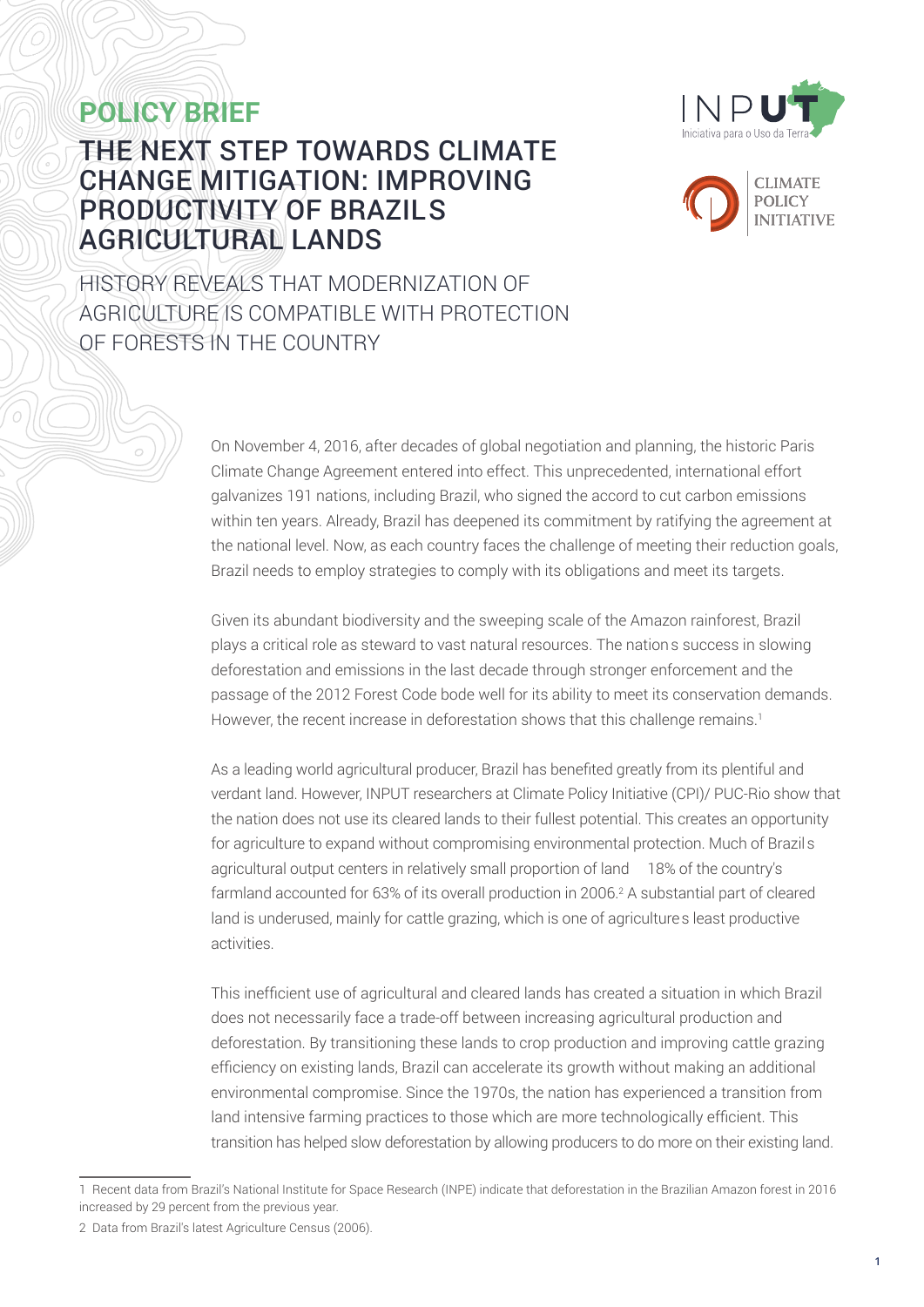

This brief outlines the new evidence from CPI/ PUC-Rio research that shows major transformations in agriculture have promoted yield gains, without increasing new forest clearings. The studies provide four examples in which this is the case—the soybean revolution in the Cerrado, the expansion of electricity in rural areas, a recent surge of sugarcane, and a change in the relative crop-to-beef prices.

The studies depict encouraging signs that profound gains in agricultural production that do not compromise environmental protection are within the nation's reach. In fact, in all four areas where productivity increased, deforestation fell. Thus, through continued innovation and improvement of policies, Brazil can continue to simultaneously strengthen its economy and environment.

#### HISTORY REVEALS WHY BRAZIL CAN INCREASE AGRICULTURAL PRODUCTION AND ALSO PROTECT FORESTS

Since the colonial period, Brazil's abundance of land has driven its agricultural and natural resource policies, institutions, and technological choices. This has resulted in an agricultural sector where incentives are largely misaligned on a widespread scale, and land is not matched to its most productive purposes.

In the early stages of Brazil's agrarian economy, rentier landowners succeeded largely based on their access to slave labor to farm large tracts of land. The availability of slaves fostered the expansion of a slash-and-burn agriculture, expanding the land dedicated to farming, but without creating incentives for yield gains or increasing labor productivity. This considerably distorted the use of the land.

Since the beginning, cattle raising has also been an important component of the territorial occupation process. Besides food, cattle provided means to overcome the lack of transport infrastructure or to establish entitlement in cases in which property rights were based upon effective use of land.

In addition to the inefficient use of agricultural lands and their low productivity, non-agricultural incentives for holding land or keeping it unproductive have emerged, such as the purchase of land for the sole purpose of avoiding or minimizing taxes or as an investment to protect against political or macroeconomic changes. This has further skewed the landscape and agricultural sector.

Today, the area occupied by native vegetation represents almost half of the Brazilian territory. From the remaining area, more than 70% serve as pastures (Figure 1). Pastures, which are mainly used to raise cattle, yield as few as a single head per hectare on average and are a relatively unproductive use of land.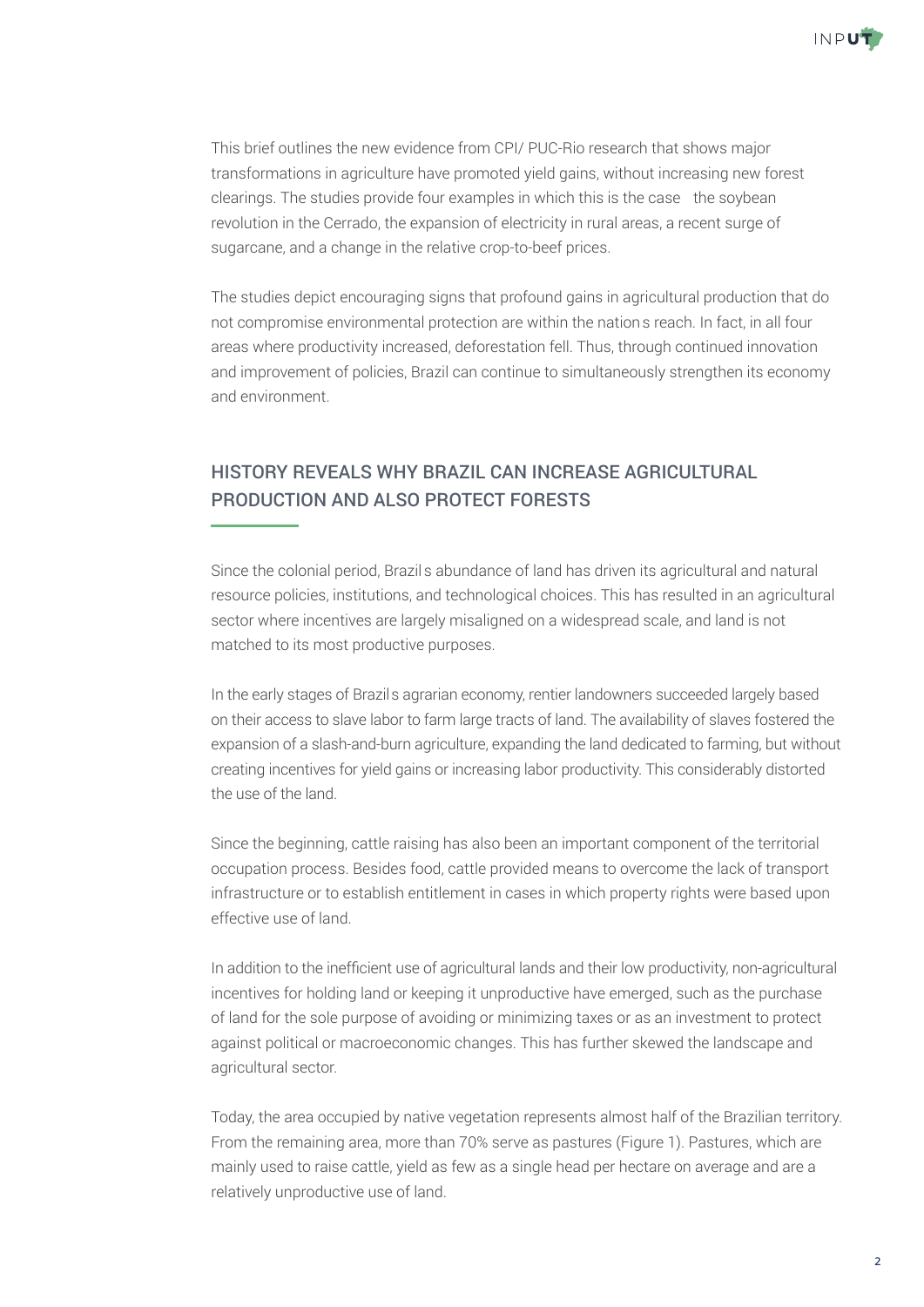

This trend of inefficient land use is not isolated. Throughout Brazil, levels of agricultural production vary substantially, which suggests pervasive and substantial shortcomings in production and practices. This variation persists even in areas with similar geographical characteristics where it might be expected that growing conditions and resources would produce similar results.

CPI/ PUC-Rio researchers examined four cases of productivity increases and their implications for land use. These studies provide new evidence that yield gains promoted an expansion of cropland on pastures rather than on forests.

#### Figure 1: Land Use in Brazil



*Climate Policy Initiative Calculation*

*Source:* Mudanças na Cobertura e Uso da Terra do Brasil*. IBGE, 2016*

*Note 1: The "Non-classified" category refers to data obtained from IBGE´s "Miscellaneous" categories (which include: Miscellaneous cropland with forest remnants; Miscellaneous rainforest with agricultural activity; and Miscellaneous cropland with grassland remnants). For each category, IBGE established a percentage level. CPI researchers then redistributed each of the categories between native vegetation, pasture and agriculture considering the midpoint of intervals and the national averages of the remnant categories).* 

*Note 2: The "Other" category includes "Artificial area", "Continental water bodies", "Coastal water bodies", and "Barren land", according to the IBGE classification.*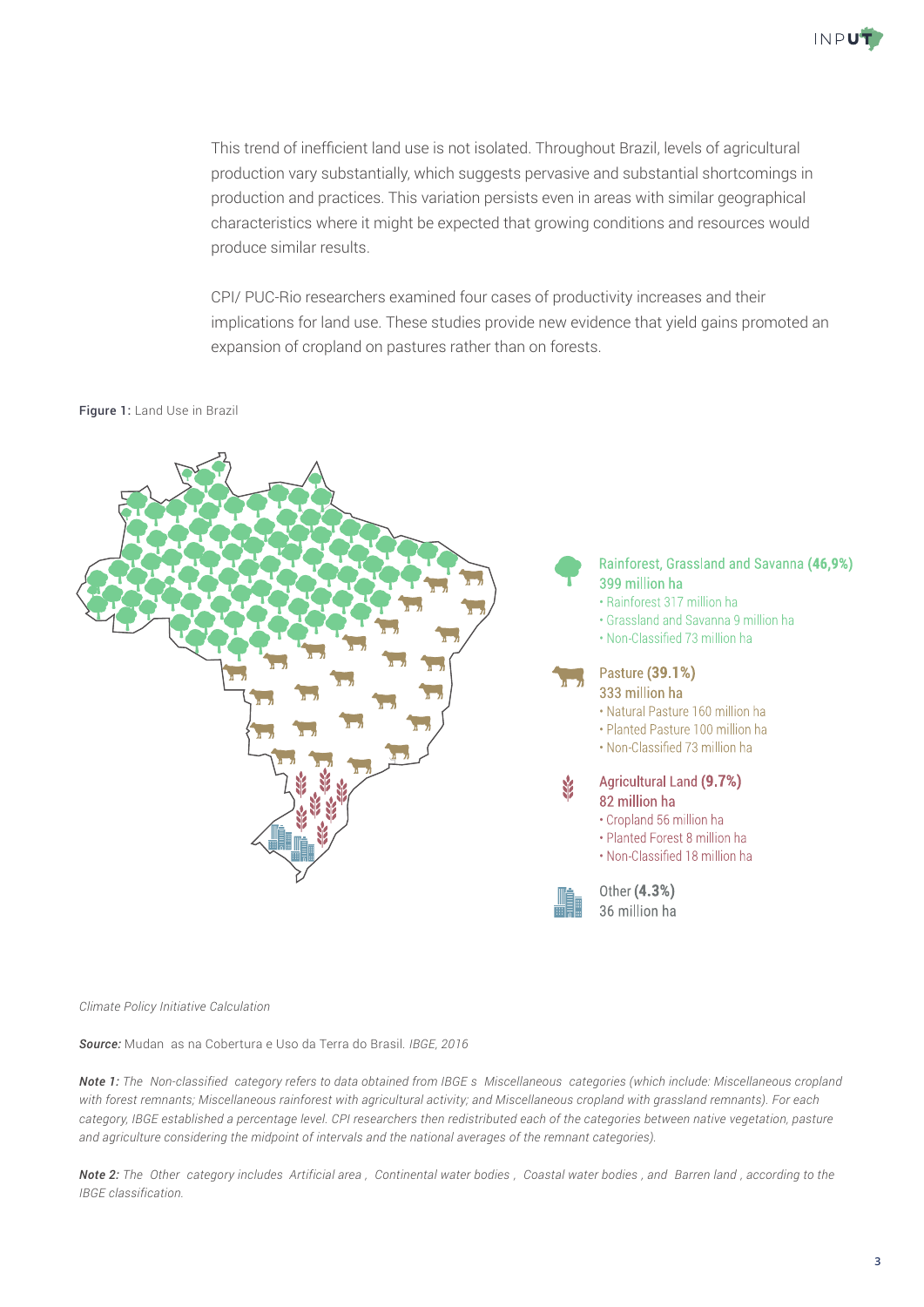

### FOUR STUDIES PROVIDE EVIDENCE OF BRAZIL'S POTENTIAL TO REACH ZERO DEFORESTATION WHILE IMPROVING PRODUCTIVITY OF AGRICULTURAL LANDS

To understand the potential of Brazil's agricultural sector to improve its productivity, CPI/ PUC-Rio researchers examined four separate drivers of productivity: uptake of an adapted type of soybean; agricultural access to electricity; expansion of the sugarcane industry; and a hike in crop-to-beef prices. They discovered, in each case, that boosts in technological innovation led to changes in land use patterns that improved productivity. Moreover, the four studies show that modern agricultural practices have helped to reduce the pressures on deforestation. These findings illustrate that it is possible to shift Brazil's land use at scale based on technological innovation and dissemination, private investment, and improved policies.

# STUDY 1 ADAPTING SOYBEANS TO THE BRAZILIAN CERRADO RAISES PRODUCTIVITY<sup>3</sup>

A first CPI/ PUC-Rio study investigated the impact of innovations that adapted soybeans and allowed its cultivation to thrive in Central Brazil. During the 1970s, research and design efforts introduced soybean cultivation throughout the Brazilian Cerrado. The adaptation of soy to suit Central Brazil's growing conditions represented a major technological change, and it reshaped agriculture in the region. CPI/ PUC-Rio's researchers compared results for municipalities with high and low potential for soybean cultivation to be able to distinguish the effect of this particular innovation from the expansion of the agriculture frontier that was happening all over Central Brazil.

The results show that these technological innovations created not only economic but also environmental benefits. After the introduction of the adapted soybean, a major shift in land use toward soybean cultivation occurred, with an expansion in total cropland. However, this expansion happened mostly through a substitution of native pastures (Figure 2). As the rise in cropland was smaller than the decline in native pastures, deforestation increased less in municipalities more suitable for soybean cultivation.

Increases in fertilizer adoption and tractor use accompanied the changes in land use, suggesting that the technological innovations introduced led to a substitution from investments in forest clearing for investments in more modern methods of production. The economic benefits associated with the technological innovations were also relevant and were reflected in higher farm and land values.

<sup>3</sup> Assunção, J., Bragança, A. (2015). Does Technological Change in Agriculture Increase Deforestation? (Working Paper). http://www. inputbrasil.org/wp-content/uploads/2015/08/Technological\_Change\_and\_Deforestation\_Working\_Paper\_CPI.pdf.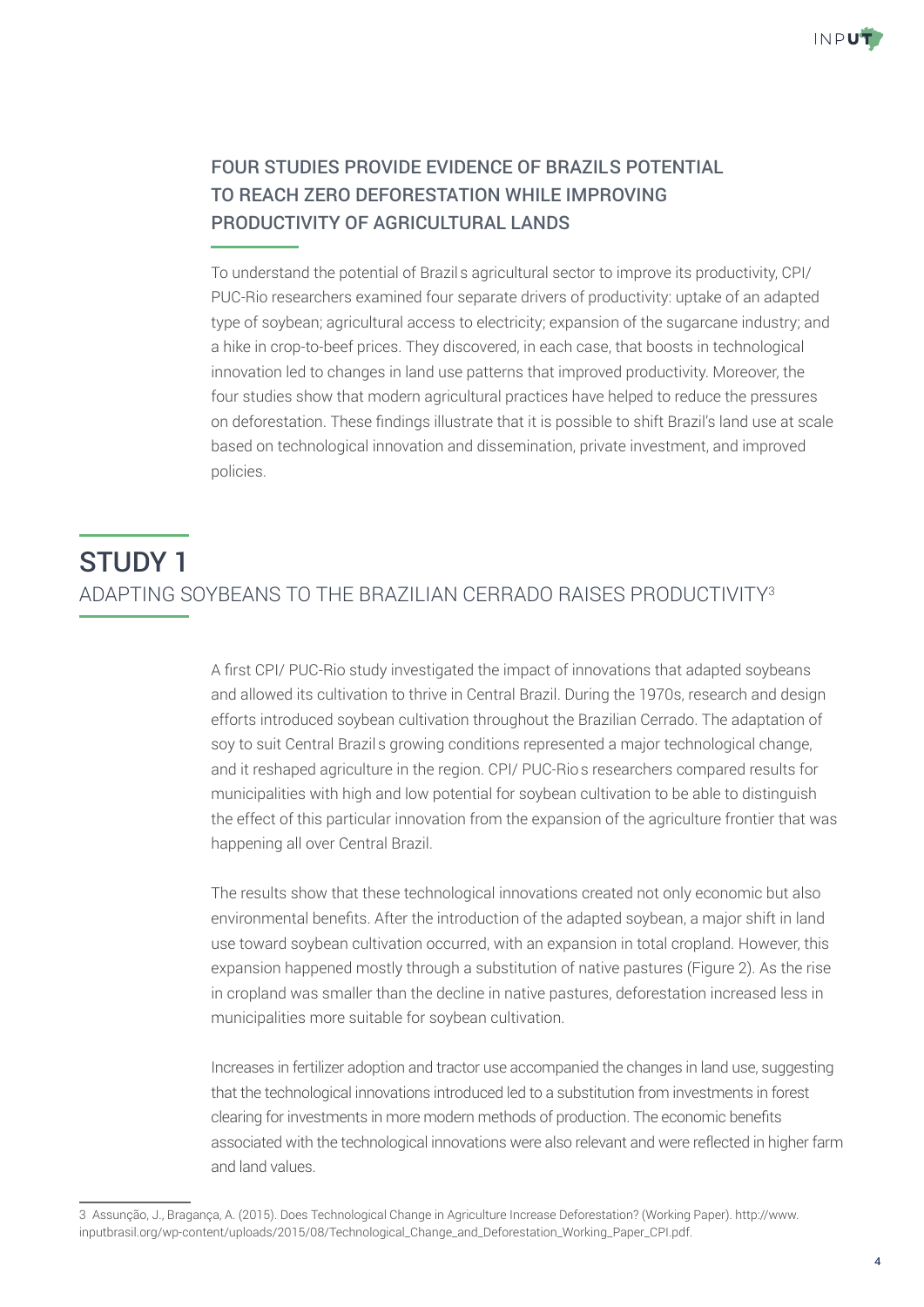





### STUDY 2 EXPANSION OF ACCESS TO ELECTRIC POWER BOOSTS PRODUCTIVITY IN RURAL BRAZIL<sup>4</sup>

Between 1960 and 2000, Brazil expanded access to electric power throughout large parts of its rural areas. CPI/ PUC-Rio researchers used this expansion, which naturally brought improved technologies to farms, as a means for understanding how improved productivity affects land use decisions. They found that the arrival of electric power in a county induced farmers to shift away from cattle grazing toward crop cultivation. A ten percent increase in access to electric power led to a 3-percentage point decrease in land dedicated to cattle grazing (Figure 3). It seems this shift occurred because the electricity improved crop productivity but did not increase the productivity of raising cattle. Therefore, the farmers shifted toward growing crops, the more productive activity.

<sup>4</sup> Assunção, J., Lipscomb, M., Mobarak, A.M., Szerman, D. (2016). Electrification, Agricultural Productivity and Deforestation in Brazil (Working Paper) http://www.inputbrasil.org/publicacoes/eletrificacao-produtividade-agricola-e-desmatamento-no-brazil.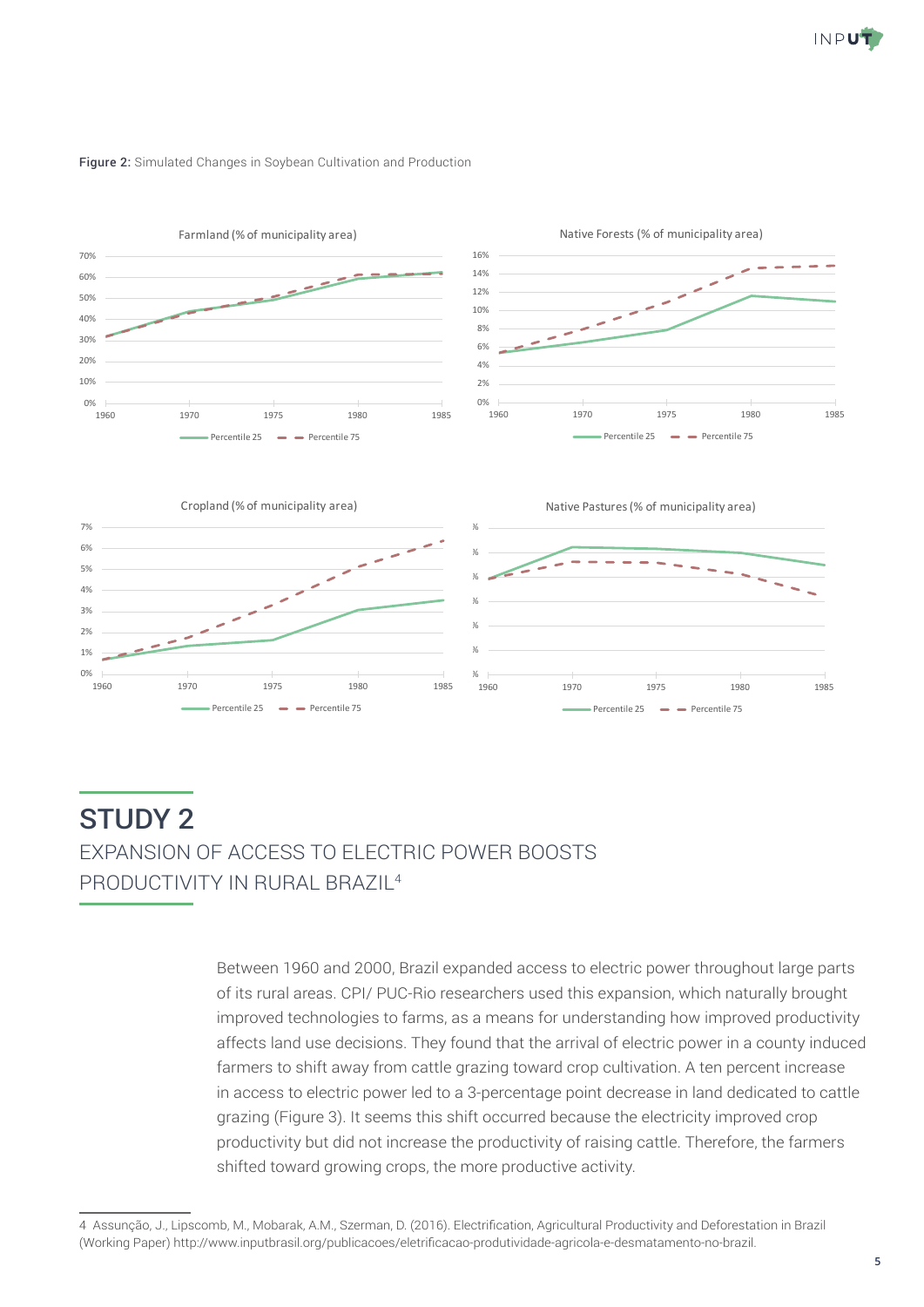

These farmers who intensified their crop production were also more likely to retain native vegetation, the study showed. Raising crops is capital intensive, requiring large investments, and this limited the ability of farmers to immediately shift all the land that they previously used for cattle to grow crops. Moreover, the study showed that farmers changed the types of crops they grew. They moved away from lower-yielding crops, such as cassava, and planted higher-yielding ones, such as grains. These findings emphasize how improved productivity in one agricultural area can shift activities and save lands from clearings.

Figure 3: Impact on Land Use After a 10 Percent Increase in Access to Electric Power



*(a) Net effect on native vegetation taking into consideration the expansion of the agriculture frontier in a consolidated municipality. A consolidated municipality is that in which 95% of the municipality area is made up of rural properties, 20% of the rural properties' area is covered in native vegetation, and 40% of the area outside rural properties is native vegetation.*

*(b) Net effect on native vegetation taking into consideration the expansion of the agriculture frontier in a frontier municipality. A frontier municipality is that in which 20% of the municipality area is made up of rural properties, 40% of the rural properties' area is covered in native vegetation, and 100% of the area outside rural properties is native vegetation.*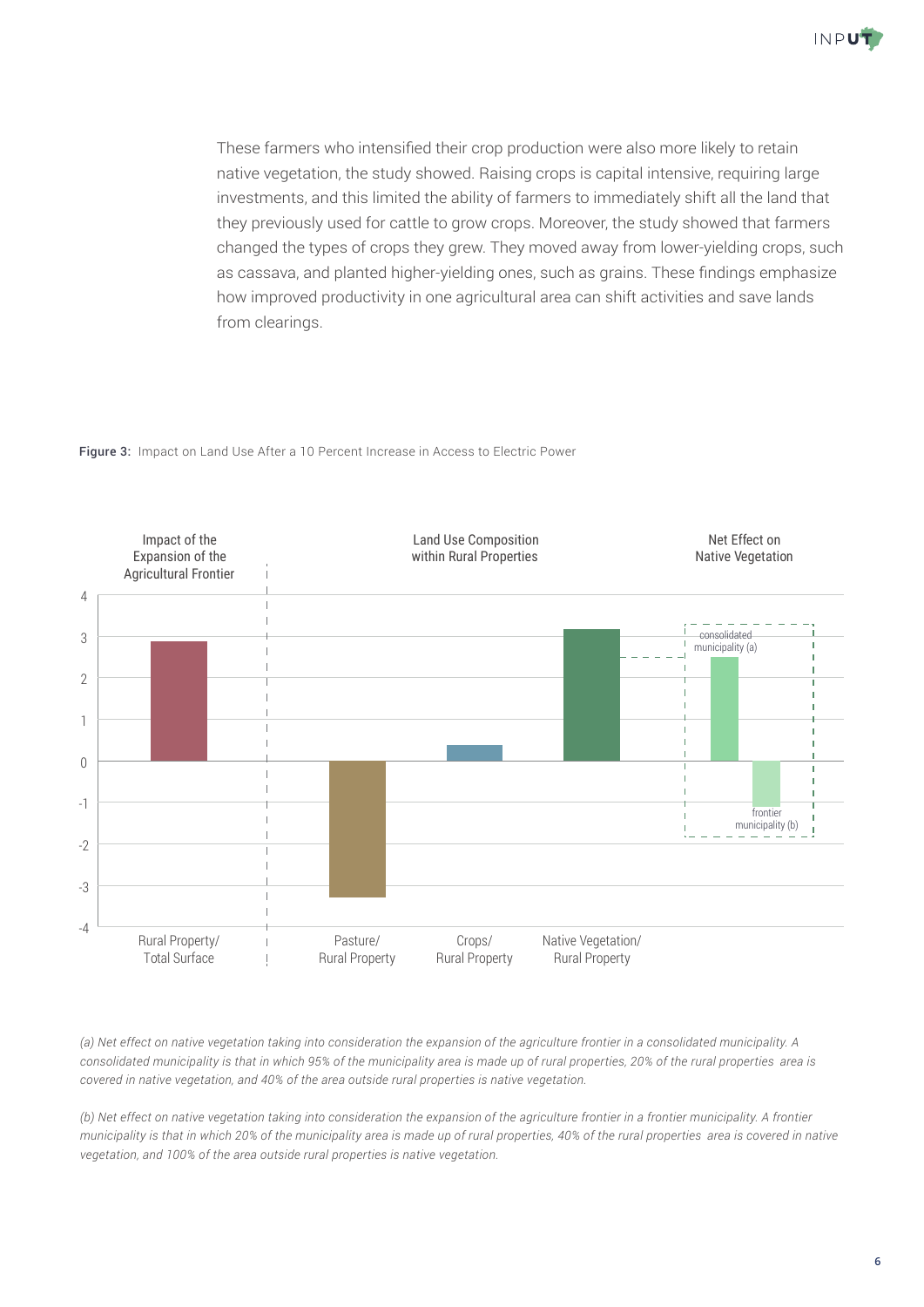# STUDY 3 EXPANSION OF SUGARCANE MILLS IN MATO GROSSO DO SUL5

Between 2005 and 2012, large private investors constructed 14 sugarcane mills in the Brazilian state of Mato Grosso do Sul (MS), a booming agricultural region the size of Germany (Figure 4). This increased sugarcane cropland area by more than 300%, compared to an increase of almost 70% in Brazil over the same period. The bulk of sugarcane area expansion in MS occurred over pasturelands. The sugarcane expansion also created positive co-benefits for agriculture, particularly by increasing grain – soybean and corn – productivity, and positively influenced other economic sectors. Three years after a mill was built, the findings show that a typical municipality had a 30% increase in GDP in addition to population increases of 10%, employment jumps of 40%, a wage hike of 44%, and tax revenue increase of 31%.

The new mill also attracted suppliers of agricultural inputs and services and a more skilled labor force and increased the provision of rural credit, which may have benefited all local agricultural producers. Moreover, there were also positive environmental impacts. After three years, municipalities with new mills reduced deforestation by 6.3 thousand hectares on average.





<sup>5</sup> Assunção, J., Pietracci, B., Souza, P. (2016). Fueling Development: Sugarcane Expansion Impacts in Brazil (Working Paper). http:// climatepolicyinitiative.org/publication/sugarcanes-role-fueling-economy/.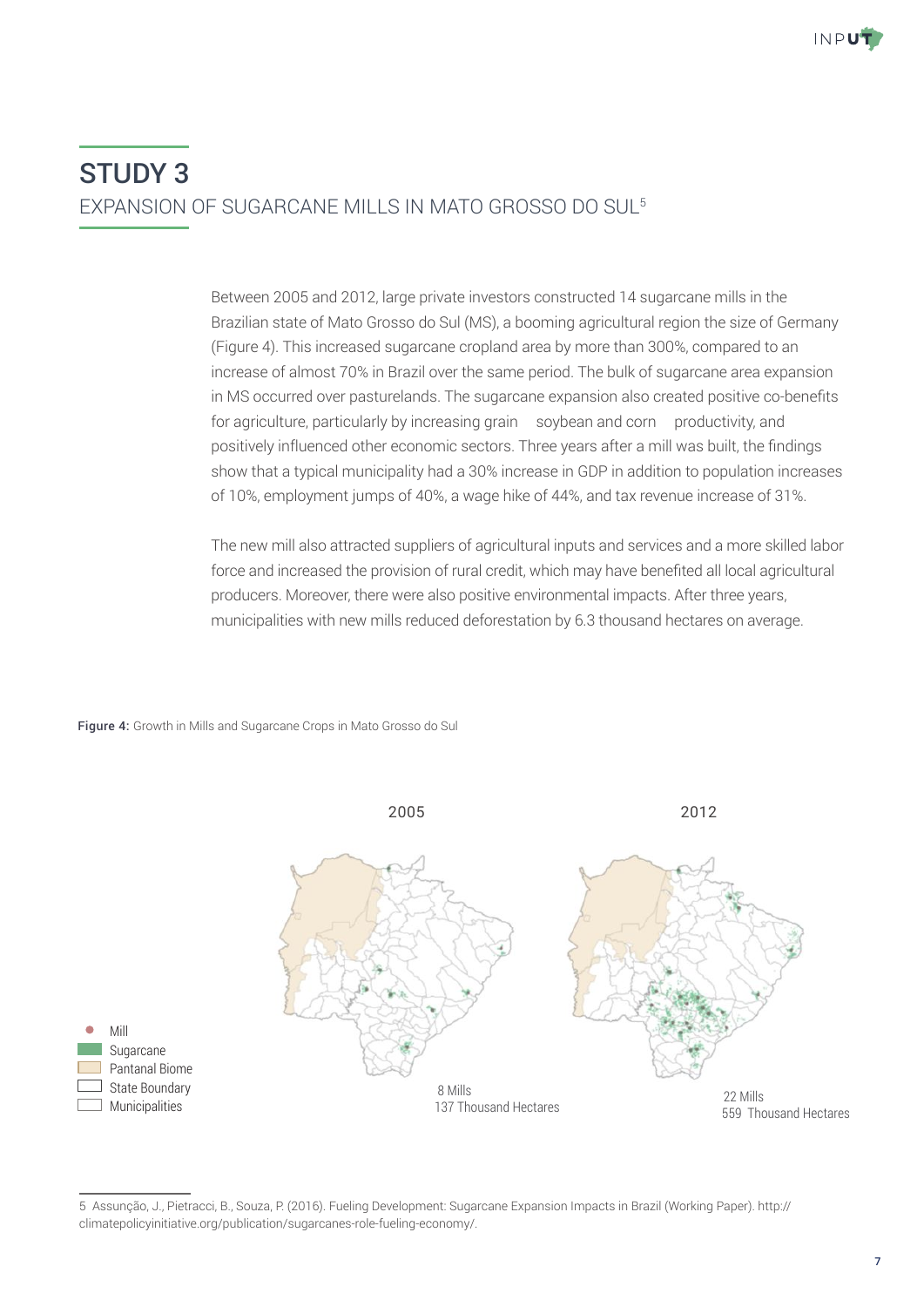### STUDY 4 A RISE IN CROP-TO-BEEF PRICES IN THE TAPAJÓS BASIN INCREASES PASTURE-TO-CROPLAND CONVERSIONS<sup>6</sup>

In the Tapaj-s Basin, a fourth CPI/ PUC-Rio study showed that when relative cropto-beef prices increased, farmers shifted their land use toward crop cultivation and reduced the pressures on deforestation (Figure 5). The land conversion that resulted from pasture-to-cropland shifts reduced deforestation by 5,300 km2 from 2002 to 2012 in the area.

The study also explains the link between the crop-to-beef price surges and the reduction in deforestation. Crops generally require larger investments (e.g., seeds, tractors, fertilizers, etc.) and are more labor intensive (e.g., technicians, tractor operators, etc.). When farmers choose to convert their production to crops, this investment often constrains their production activities to smaller areas of land due Pará to financial restrictions, for instance. So the pastures move to more productive purposes and the forested land is protected. . Amazonas

Figure 5: Forest Preserved (in Square Kilometers) between 2002 and 2012 in the Tapaj-s Basin



<sup>6</sup> Bragança, A. (2015). Prices, Land Use and Deforestation: Evidence from the Tapajós Basin (Working Paper). http://www.inputbrasil.org/ wp-content/uploads/2015/08/Prices\_Land\_Use\_and\_Deforestation\_Working\_Paper\_CPI.pdf.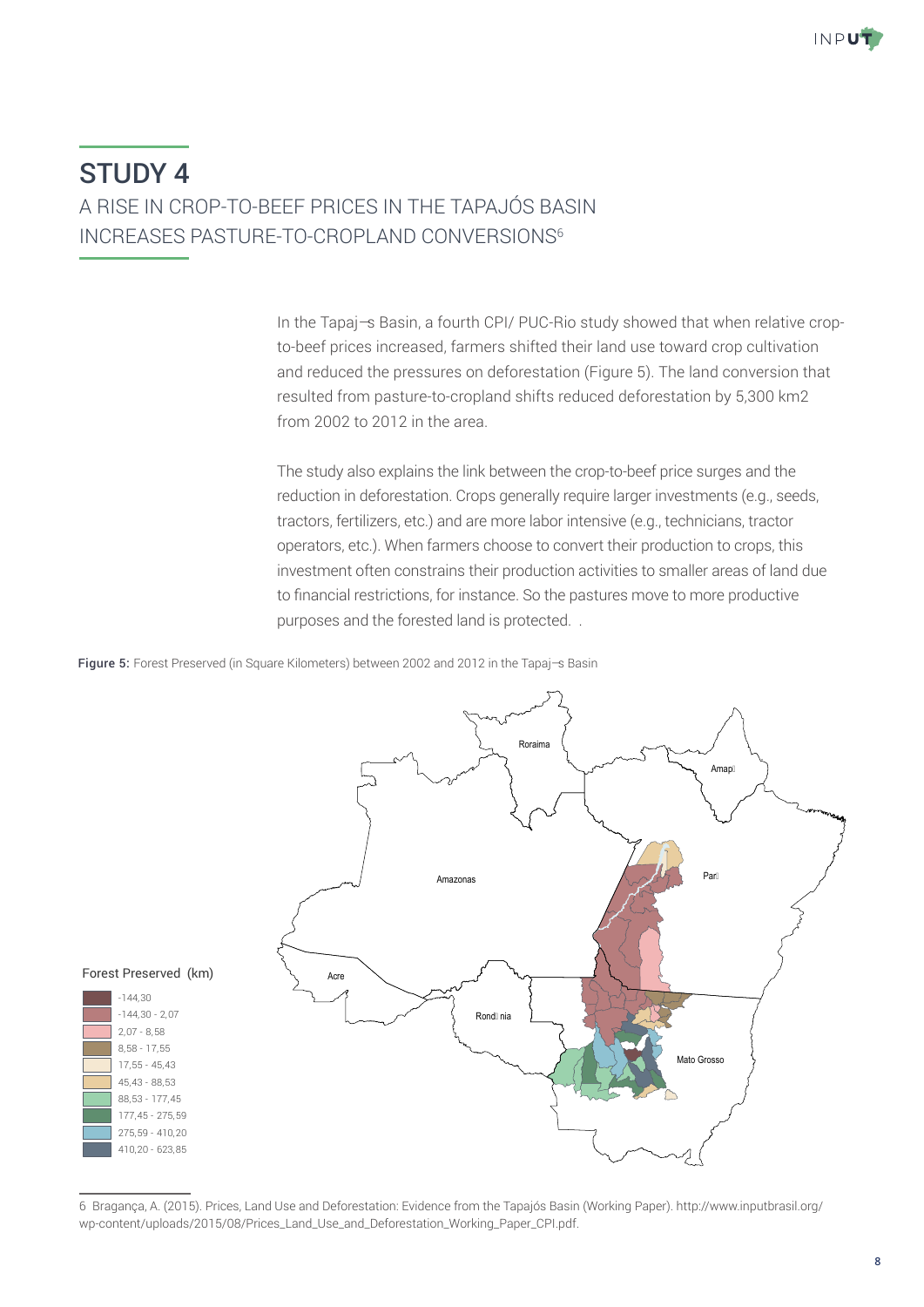

#### ENFORCEMENT OF THE NEW FOREST CODE PRESENTS A UNIQUE POLICY OPPORTUNITY

As Brazil seeks to increase agricultural productivity while protecting its natural resources, an effective link between public policy and market mechanisms is required. Neither the government nor the market can solve everything, but public policy can serve as a catalyst for promoting better use of the nation's natural resources. Pairing the implementation of the 2012 Forest Code with innovative marketing strategies is an important policy in this area that deserve greater development and support.

The 2012 Forest Code requires that each rural property separate part of its area as a Legal Forest Reserve, with percentages ranging from 20% to 80%. Where there are rivers, streams and slopes, the land must be protected as permanent preservations (vegetation must be left intact). The new law favors increasing production through increased productivity rather than via more land clearing. It serves as a guarantee that food production in Brazil will be pursued in ways that diminish the potential for further forest clearing.

This positions Brazil well to introduce innovative marketing strategies that leverage the country's commitment to sustainable agriculture by distinguishing the nation's products in the global marketplace. Through the offering of Brazilian products that have been produced sustainably, the world could help support the protection of natural resources. Such programs could also create a virtuous circle by opening new markets and providing a source of revenue to farmers who comply with the 2012 Forest Code.